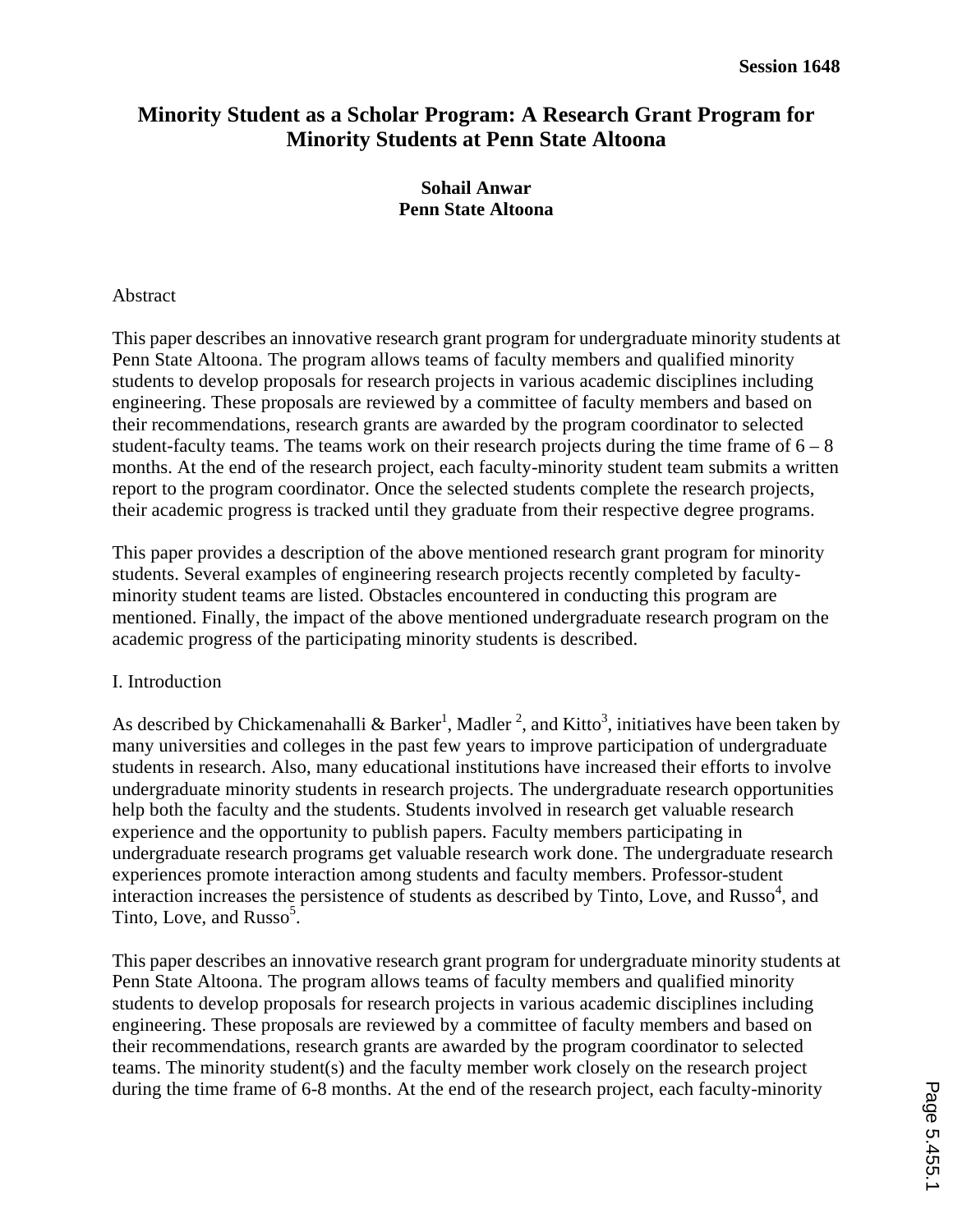student team submits a written report to the program coordinator. Later, the team is expected to draft a paper describing the results of research and submit it to a scholarly journal for publication.

The following criteria apply towards the selection of minority students for participation in the above mentioned undergraduate research program:

- 1. The selected minority student must be from one of the underrepresented minority groups.
- 2. The minority student should be at least a sophomore at Penn State Altoona.
- 3. The selected minority student should have a minimum cumulative GPA of 2.5.

Every year, several faculty members from various academic disciplines within Penn State Altoona participate in this program. Under the supervision of these faculty members, minority student participants have conducted undergraduate research projects in engineering, biology, physical sciences, social sciences, and humanities. This paper, however, focuses on the research projects conducted by engineering minority students.

Examples of projects completed by the minority students during the past few years are:

- 1. Fuzzy Logic: Applications in Engineering (1998-1999).
- 2. Developing Case Studies in the Field of Statistical Quality Control (1997-1998).
- 3. A Study of Robotic Systems Used in Pennsylvania's Manufacturing Organizations (1996-1997).
- 4. A Study of the Advanced Telecommunication Technologies Used in Pennsylvania's Industrial Organizations (1995- 1996).
- 5. A Study of the New Developments in Laser and Fiber Optics Applications in the Manufacturing Industry (1994-1995).

Once the selected students complete the research projects, their academic progress is tracked until they graduate from their respective programs. Although no formal procedure is currently in place to assess the impact of the above mentioned undergraduate research projects on the academic progress of the participating minority students, the informal evaluation of this program has produced positive results.

## II. Institutional Background

Penn State Altoona is one of 24 campuses making up the Pennsylvania State University system. It is the second largest of the 24 campuses and is a full-service residential campus located 42 miles from the research campus at University Park. Penn State Altoona became a four-year college within the Pennsylvania State University system in 1997 and offers baccalaureate degrees in eight majors. Penn State Altoona also offers associate (two-year) degrees in nine majors. Additionally, Penn State Altoona provides two years of course work for more than 160 Penn State majors. More than 3800 students attended Penn State Altoona during Fall 1999. During the 1999-2000 academic year, 239 minority students attended Penn State Altoona.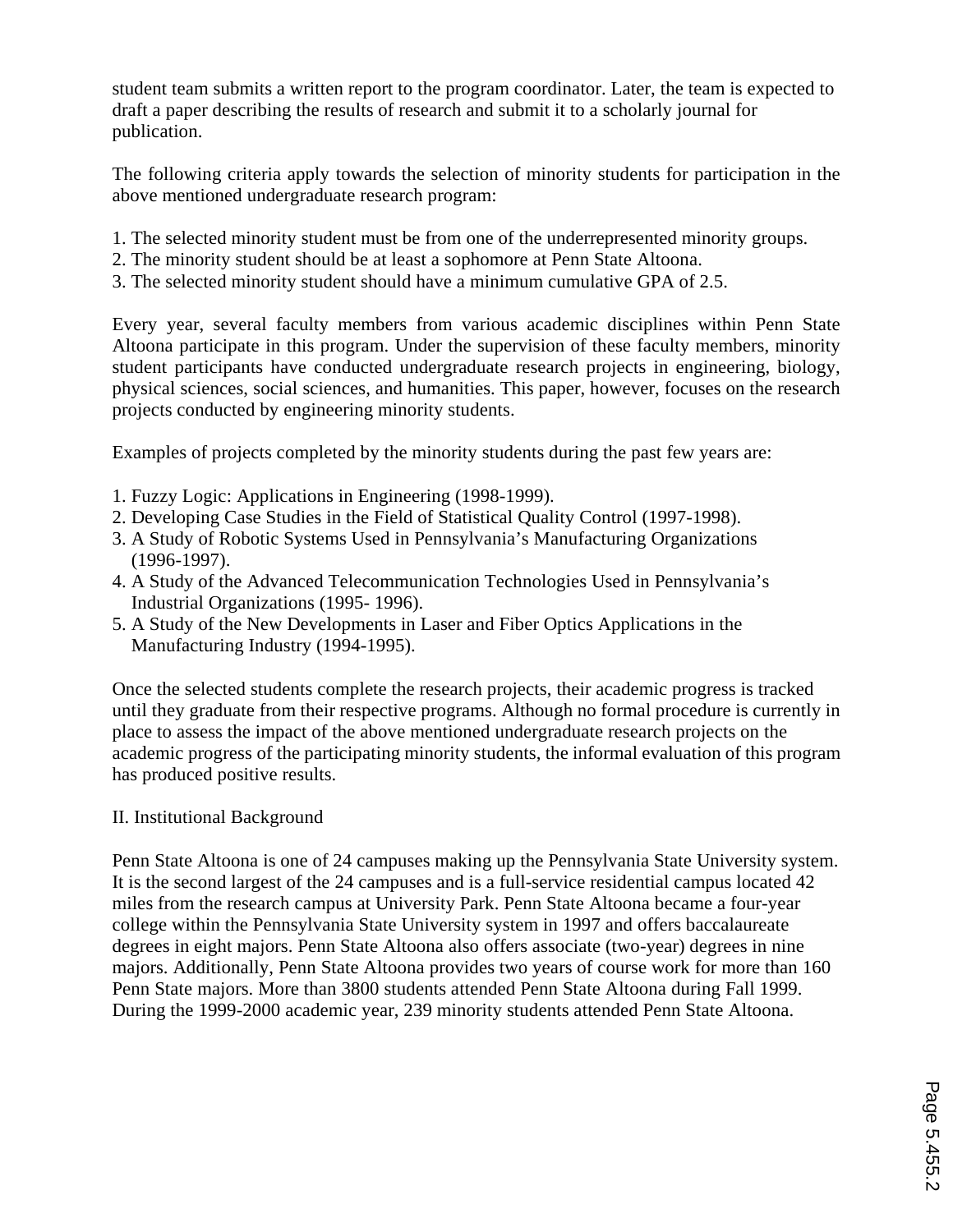## III. Description of Selected Projects

During the academic year 1995-1996, a student-faculty team was selected by the Coordinator of Minority Student as a Scholar Program to conduct a research project titled "A Study of the Advanced Telecommunication Technologies Used in Pennsylvania's Industrial Organizations". The team consisted of Dr. Sohail Anwar, Program Coordinator of the Penn State Altoona associate degree program in electrical engineering technology (2EET) and Alan A. Lopez, a third semester 2EET minority student. The objectives of the project were:

1. To enable the student participant to develop a comprehensive understanding of the following issues associated with the development of the information superhighway:

- (a) What technologies are being used to develop the advanced telecommunication networks of the future?
- (b) How are the industrial organizations in Pennsylvania responding to the challenge of developing advanced telecommunication networks of the future? Which one of the technologies identified in 1(a) is being used or will be used for this development and to what extent?

2. To conduct an assessment of the training needs emerging in Pennsylvania's industrial organizations involved in utilizing advanced telecommunication networks. What technologies will the engineers/technicians of these industrial organizations need to comprehend in order to develop/utilize advanced telecommunicationnetworks of the future?

The project was conducted during the time period of December 1995 – April 1996. A research report was presented to the Coordinator of the Minority Student as a Scholar Program in August 1996. Alan Lopez was a highly motivated student and the project increased his interest in electrical engineering technology. Upon completion of the project, he decided to continue his studies in engineering technology. He spent two more years at Penn State Altoona as a junior and then as a senior in the BSEMET (Bachelor of Science in Electro-Mechanical Engineering Technology) program. He completed the BSEMET program in May 1998 and is currently working as an engineer in a company in New Jersey.

A technical paper titled "Modern Data Communication Technologies and Their Industrial Applications: A Tutorial for Industrial Technologists" was presented by the above mentioned student-faculty team at the  $30<sup>th</sup>$  Annual Conference of the National Association of Industrial Technology (NAIT), Atlanta, Georgia, October 8-11, 1997.

During the academic year 1996-1997, a student-faculty team was selected by the Coordinator of Minority Student as a Scholar Program to conduct a research project titled "A Study of the Robotic Systems Used in Pennsylvania's Manufacturing Organizations." The team consisted of Dr. Sohail Anwar and Samuel Harriat, a third semester 2MET minority student. The objectives of the project were:

1. To enable the student participant to develop a comprehensive understanding of the design, operation, applications, and limitations of the currently available industrial robotic systems.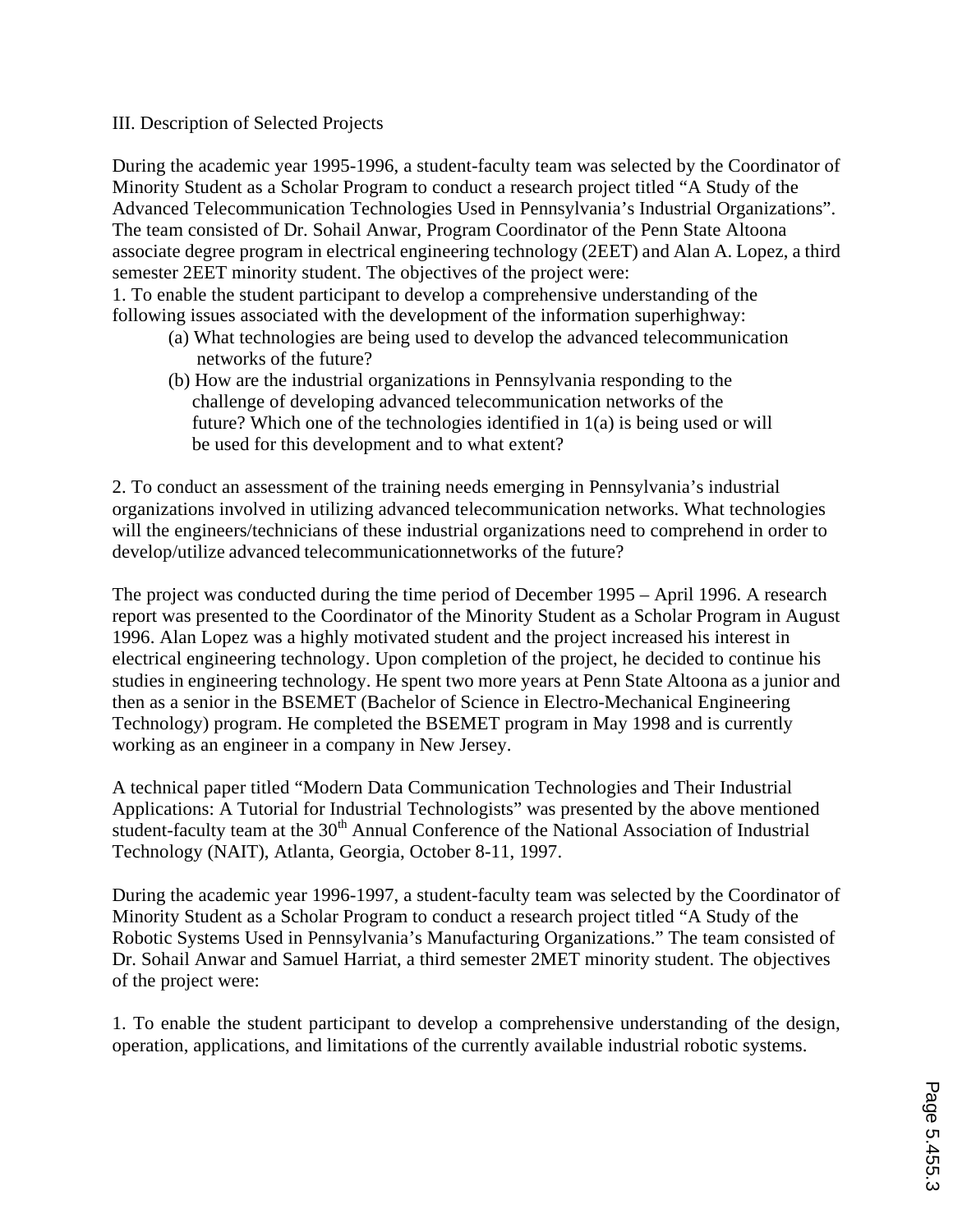2. To enable the student participant to develop an understanding of the technologies being used to develop the future industrial robotic systems.

3. To develop a knowledge base regarding the types and the applications of the robotic systems being used in Pennsylvania's manufacturing organizations.

4. To conduct an assessment of the training needs emerging in Pennsylvania's manufacturing organizations involved in utilizing robotic systems.

The project was conducted during the time period of December 1996-April 1997. The research report was presented to the Coordinator of Minority Student as a Scholar Program in September 1997.

During the academic year 1997-1998, a student-faculty team was selected by the Coordinator of Minority Student as a Scholar Program to conduct a research project titled "Developing Engineering Case Studies in the Field of Statistical Quality Control." The team consisted of Dr. Sohail Anwar and Samuel Harriat, who at that time had advanced to the junior year in BSEMET program. The objectives of the project were:

- 1. To develop engineering case studies in the field of statistical quality control (SQC).
- 2. To use the above mentioned engineering case studies for teaching the course titled *Quality Control, Inspection, and Design (EMET 350)*, a required senior-year course for the Penn State baccalaureate degree electro-mechanical engineering technology majors.
- 3. To develop a partnership with several industrial organizations in Central Pennsylvania which would allow student participant to develop an in-depth understanding of the industrial applications of SQC.

The project was conducted during the time period January 1998-May 1998. Upon completion of the project, a research report was submitted to the Coordinator of Minority Student as a Scholar program. Samuel Harriat was a motivated student. He completed the BSEMET program with good academic grades.

During the academic year 1998-1999, a student-faculty team was selected by the Coordinator of Minority Student as a Scholar Program to conduct a research project titled "Fuzzy Logic Applications in Engineering". The team consisted of Dr. Sohail Anwar and Andrew Costea, a third semester 2EET minority student. The objectives of the project were:

- 1. To create a research data base useful for small and medium business and industrial organizations. This database will provide current and comprehensive information regarding state-of-the-art applications of fuzzy logic in business and engineering processes/systems.
- 2. To select an industry based problem in collaboration with local business and industrial organizations and demonstrate the application of fuzzy logic to effectively solve this problem.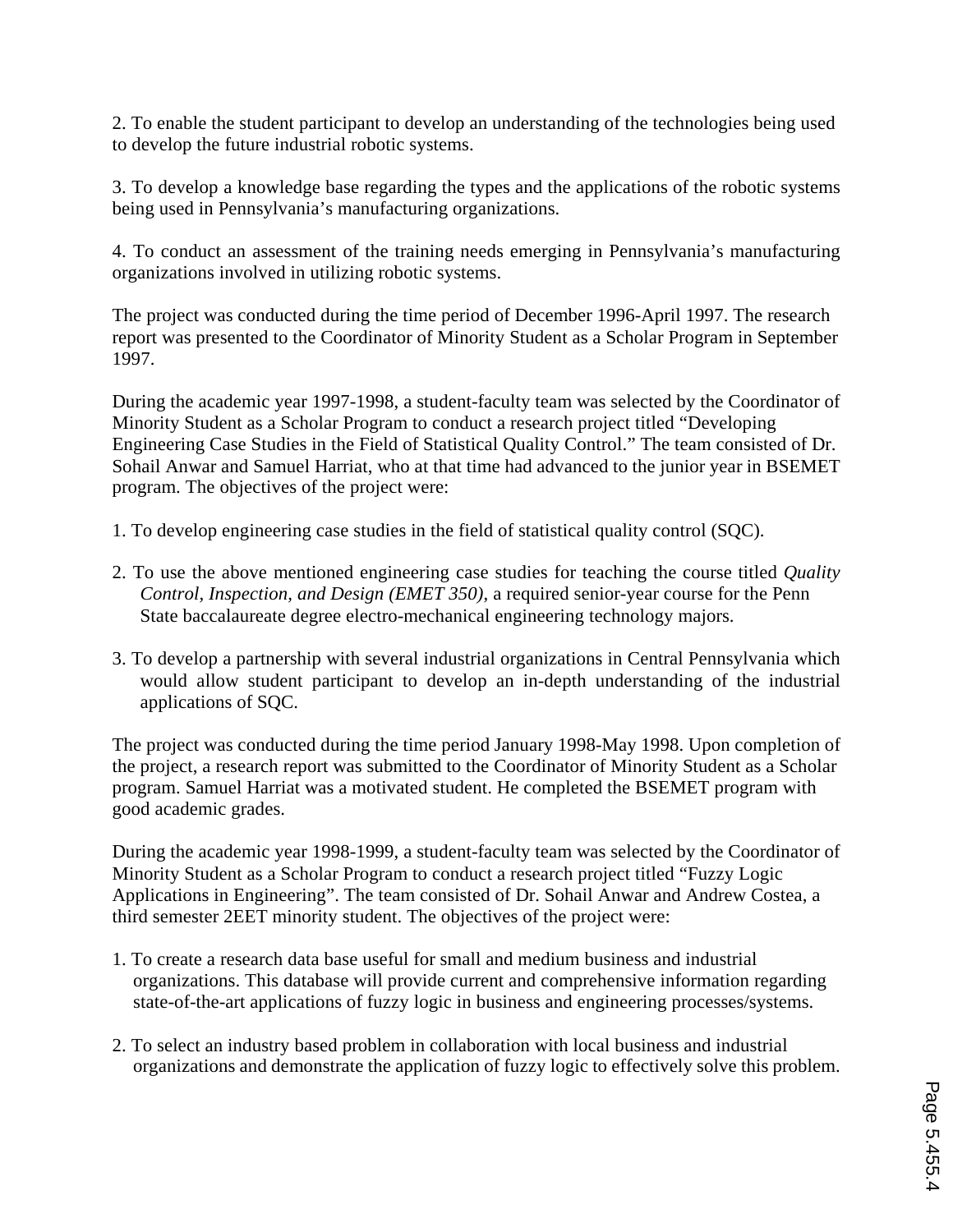The above mentioned project was conducted during the time period December 1998-May 1999. A research report was submitted to the Coordinator of Minority Student as a Scholar Program in September 1999. The minority student participant in this project, Andrew Costea, is a highly motivated student. The project increased his interest in the field of engineering technology. He intends to pursue the BSEMET program after completing the 2EET coursework.

## IV. Research Methodology

The research methodology used for each of the above mentioned research projects consisted of the following steps:

1. A literature search was conducted by the minority student participant to gather state-ofthe-art information regarding the research topic.

2. After all the relevant information regarding the research topic was collected and analyzed, a questionnaire consisting of questions regarding the research topic was developed by student-faculty team in consultation with the members of Penn State Altoona Industrial Advisory Committee.

3. The questionnaire was mailed to the appropriate contact persons in randomly selected industrial and business organizations in Pennsylvania.

4. Data collected from the questionnaire was analyzed.

5. In order to obtain first-hand information regarding the research topic, several on-site visits were taken to various industrial and business organizations in Pennsylvania.

6. Information gathered from on-site visits was analyzed by the student-faculty team.

7. The analysis carried out in steps 4 and 6 above was reported in the final research report to the Coordinator of Minority Student as a Scholar Program.

## V. Follow-Up Activities

After the completion of some of the research projects conducted by student-faculty teams, presentations regarding the research projects were made at the annual conferences of professional organizations such as the Pennsylvania Academy of Science (PAS) and the National Association of Industrial Technology (NAIT). In addition, a manuscript related to the fuzzy logic project (conducted in 1998-1999) is in preparation and will be submitted soon to a scholarly journal for publication consideration.

The minority students who participated in the research projects are either working in industry as engineers or continuing their academic studies. Although no formal assessment procedures are in place yet, informal evaluation of the Minority Student as a Scholar Program indicated that the minority students who completed the research projects learned valuable research skills which proved very helpful to them later in their academic studies and in their professional careers.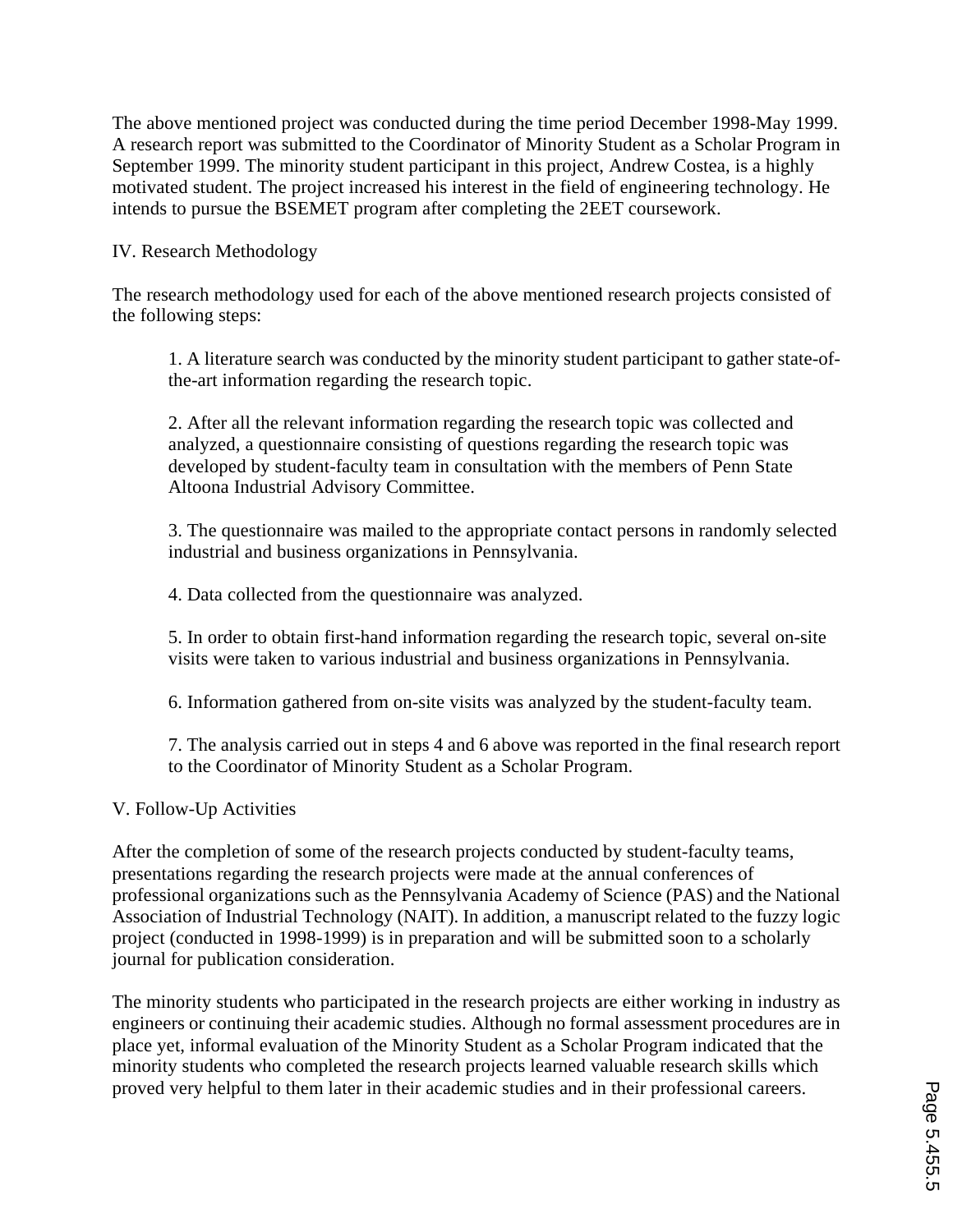## VI. Obstacles

Several obstacles were encountered by the minority student participants as they conducted the research projects. These obstacles include:

1. Minority Student as a Scholar Program requires the faculty-student teams to complete the research projects in 6 months. This time limitation places a heavy strain on the minority students' academic schedules who are already taking full academic loads during the semester and cannot find adequate time to perform research.

2. Most of the student participants do not have data analysis skills when they start working on the projects. They have to learn these skills as they go along.

3. No academic credit is granted to students for participating in this program. Because of this problem, many qualified minority students do not participate in the program.

### VII. Impact

The impact of this program is measurable in several dimensions. Benefits of the program include:

1. One–to-one discussions between the participating faculty member and the participating minority student.

2. Minority student participant gains important interpersonal communication skills as he/she has to visit business and industrial organizations and interview contact persons there to conduct the research project.

3. Student participant gains valuable technical knowledge by conducting literature search, industry visits, and discussions with engineers and other technical professionals.

4. Student gains important data analysis skills.

### VIII. Conclusions

This paper provides a description of an innovative research grant program for minority students. Several examples of engineering research projects recently completed by faculty-minority student teams are listed. Obstacles encountered in conducting this program are mentioned. Finally, the impact of the above mentioned undergraduate research program on the academic progress of the participating minority students is described.

Bibliography

<sup>1.</sup> Chickamenahalli, S.A., C. Barker, and A. Khodor. 1998. "Effective Research Experience of Electrical Engineering Technology Students." Proceedings of the 1998 Frontiers in Education Conference, Tempe, Vol.III, pp. 1123-1126.